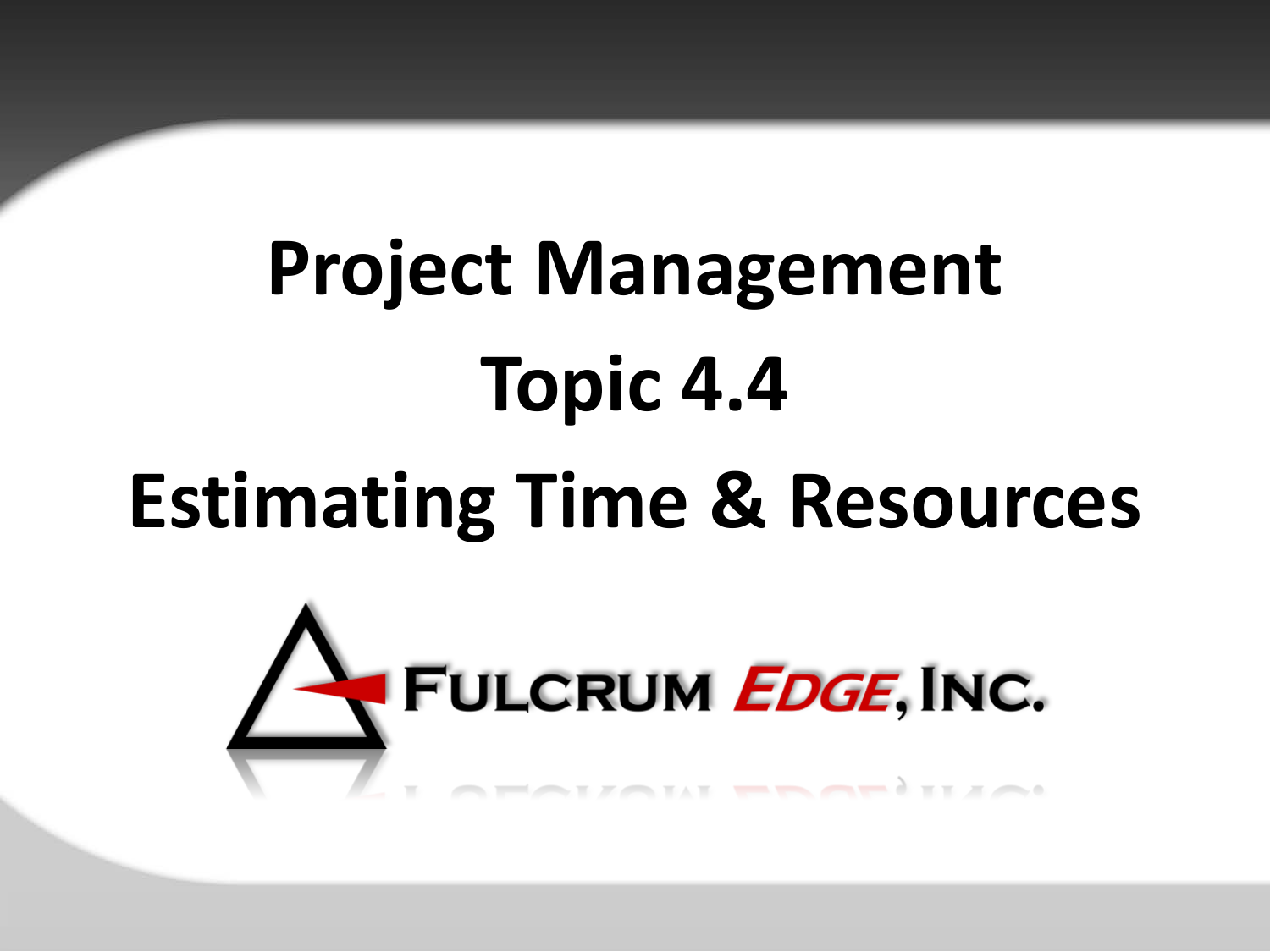### **Estimating Resources**

- Defines for each activity the required type and quantity of material, people, equipment and supplies
- Three basic approaches
	- Expert judgment
	- Published estimating data
	- Bottom up estimating

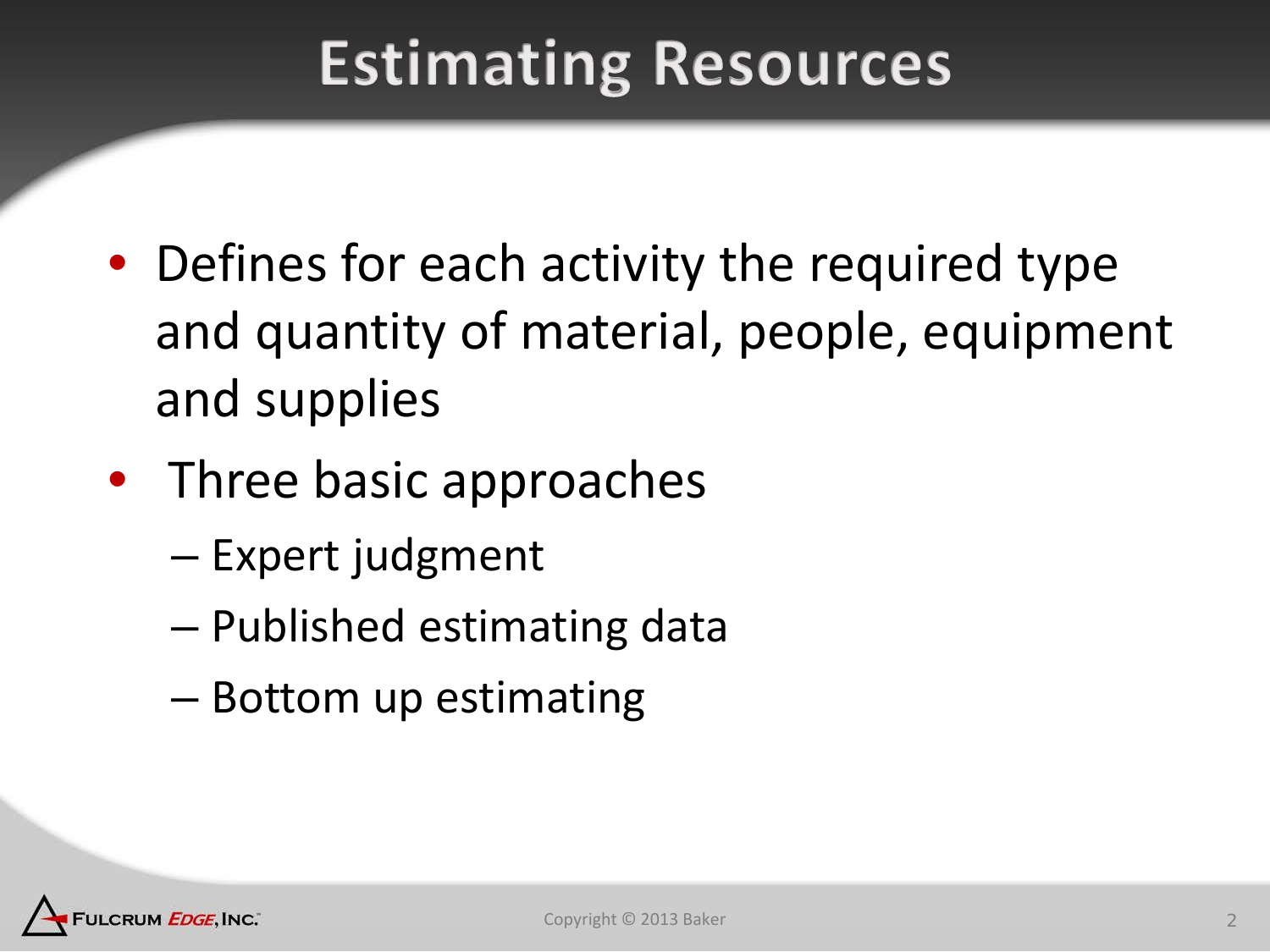#### **Alternative Analysis**

Considers resource alternatives

- Various capabilities and skills
- Different size or type of machines
- Different tools or methods
- Different materials
- Potential out-sourcing or in-sourcing

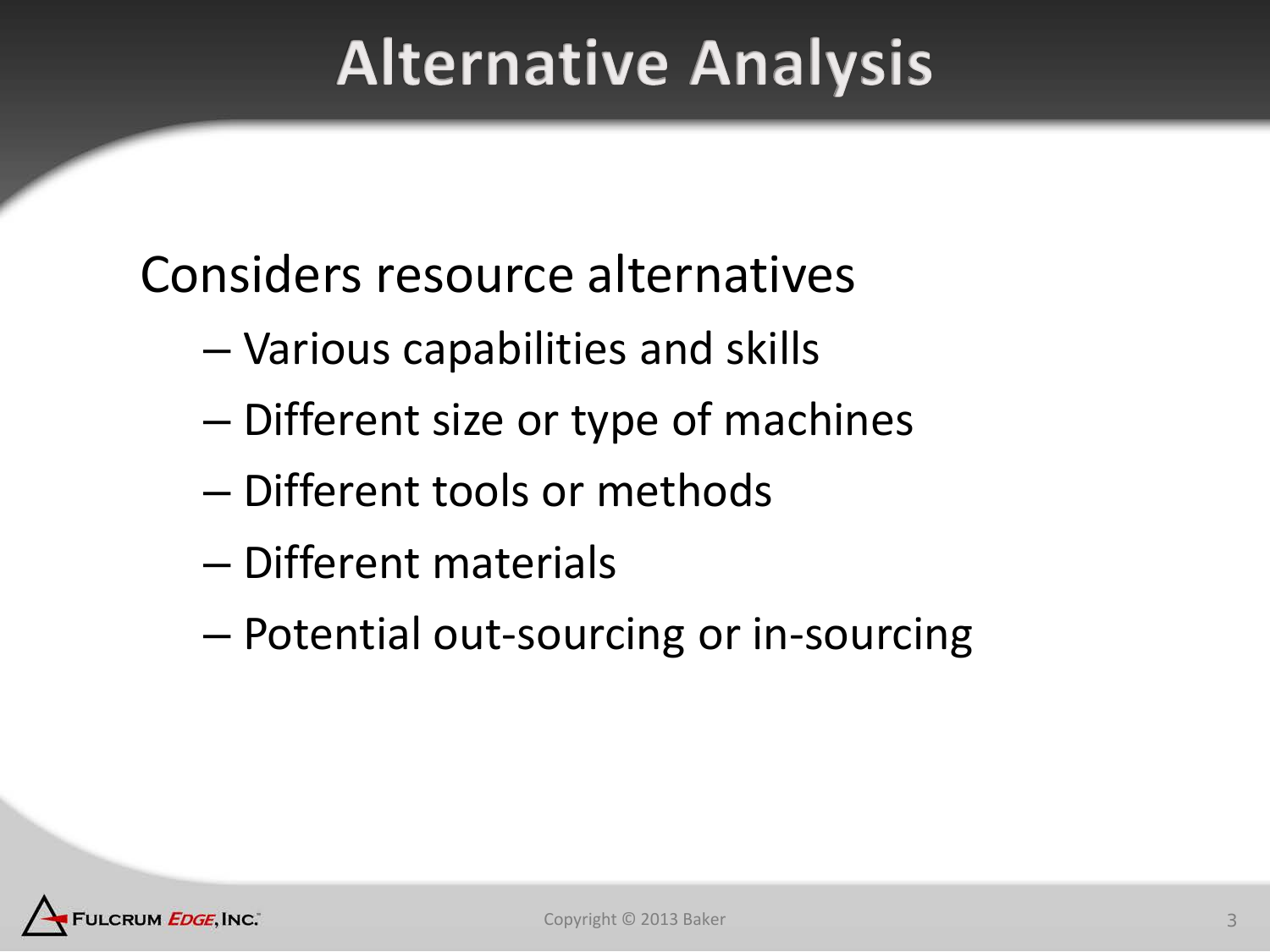## **Estimating Duration**

- Made by person most familiar with and preferably part of activity work unit
- Consider the following:
	- Activity scope
	- Resource type and skills
	- Resource quantity
	- Resource calendar
- Estimates improve as detail increases

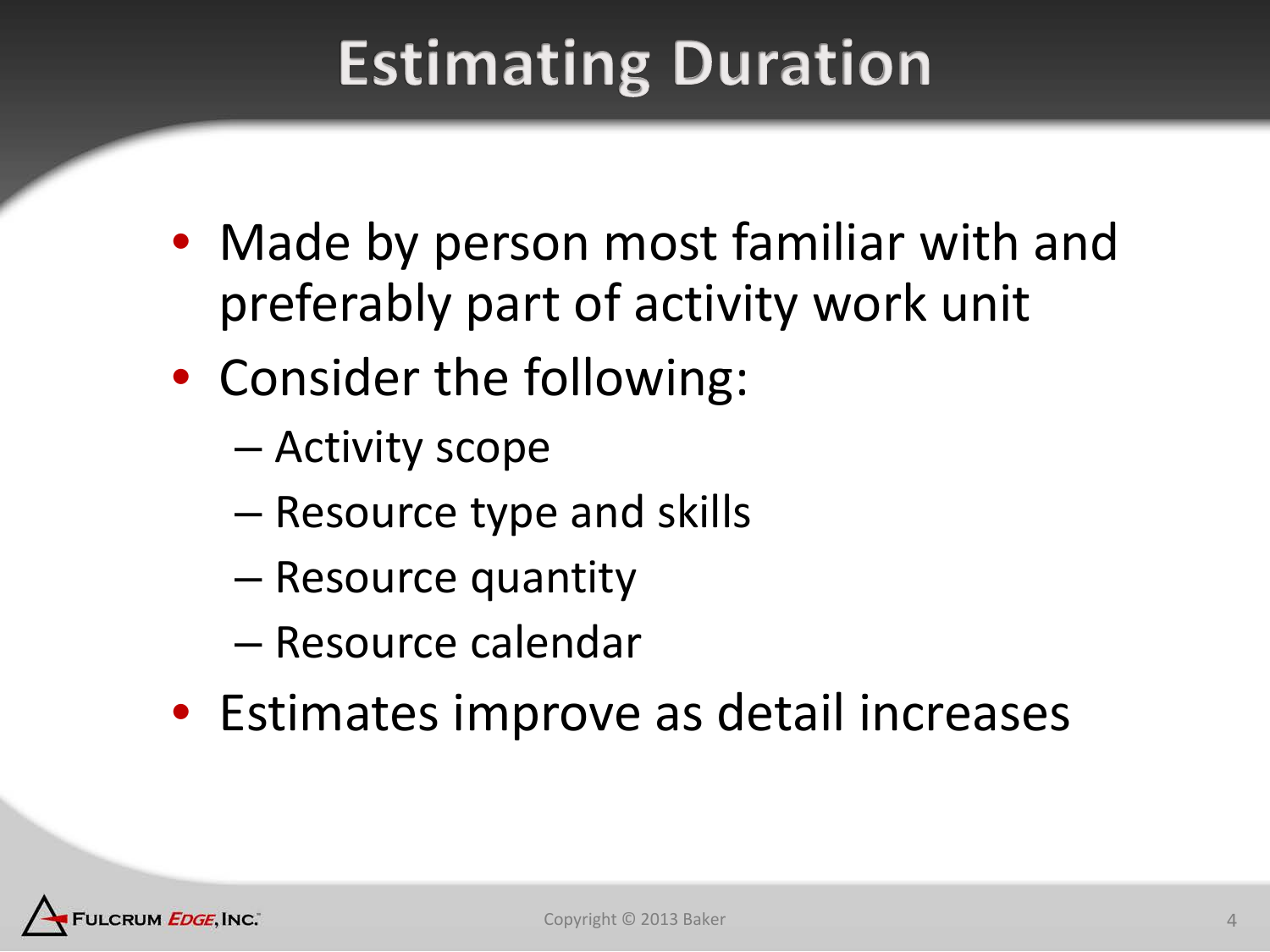#### **4.4.1 Roundtable Exercise**

## **Time Estimates**

- How long will it take to do a task when you are asked? How do you arrive at your answer?
- Do you ever add in extra time? Why?
- What are the consequences of being under or over your estimate?

#### **Share your thoughts in roundtable discussion**

#### Learn by Doing Project Management Page 87

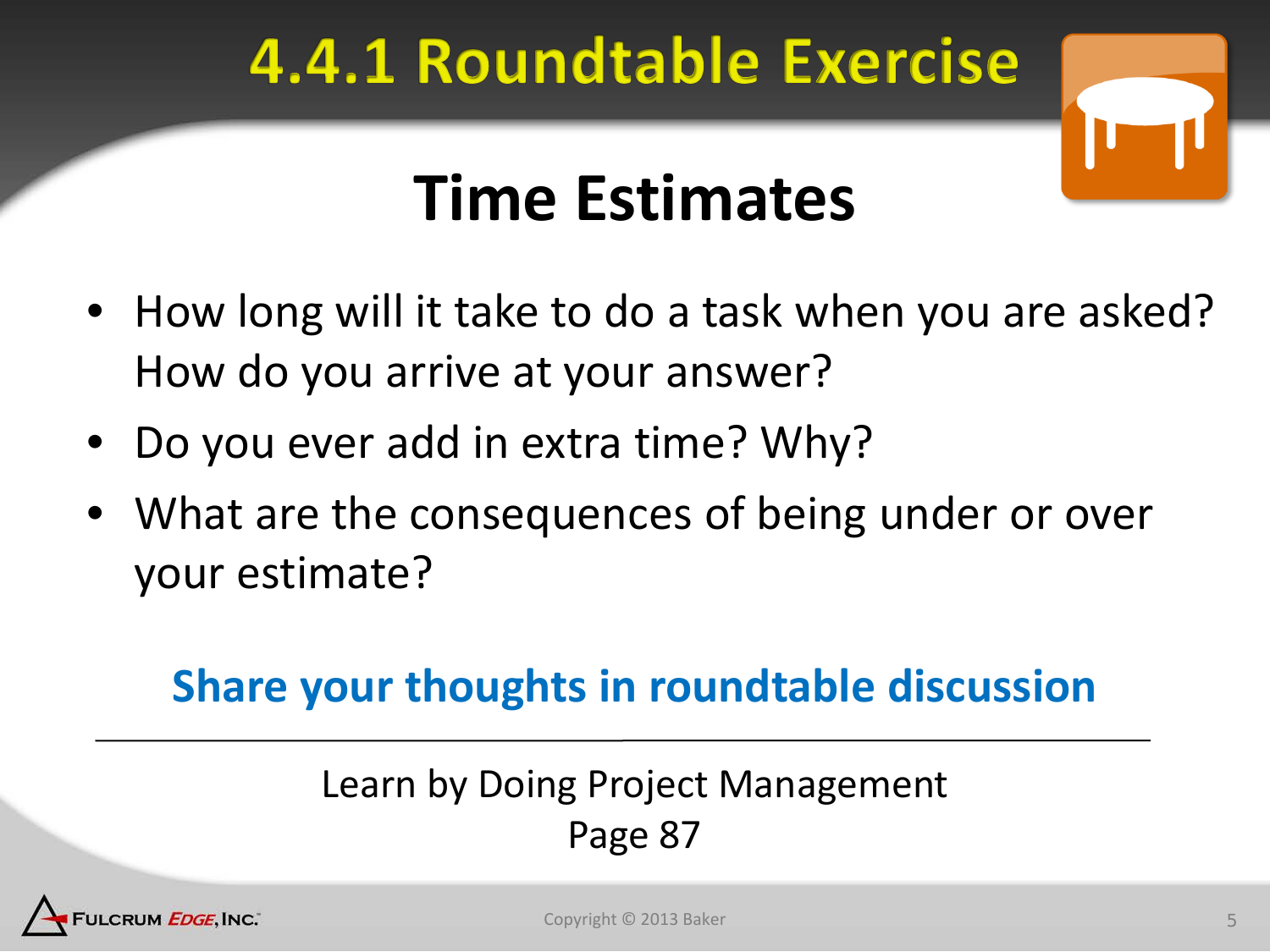### **Analogous Estimating**

- Estimate based on durations from prior similar activity and adjusted for differences
- Use with limited info (e.g. concept phase)
- Utilizes historical data and expert judgment
- Low cost and low time, but less accurate
- Use for partial or total project
- Works in conjunction with other methods

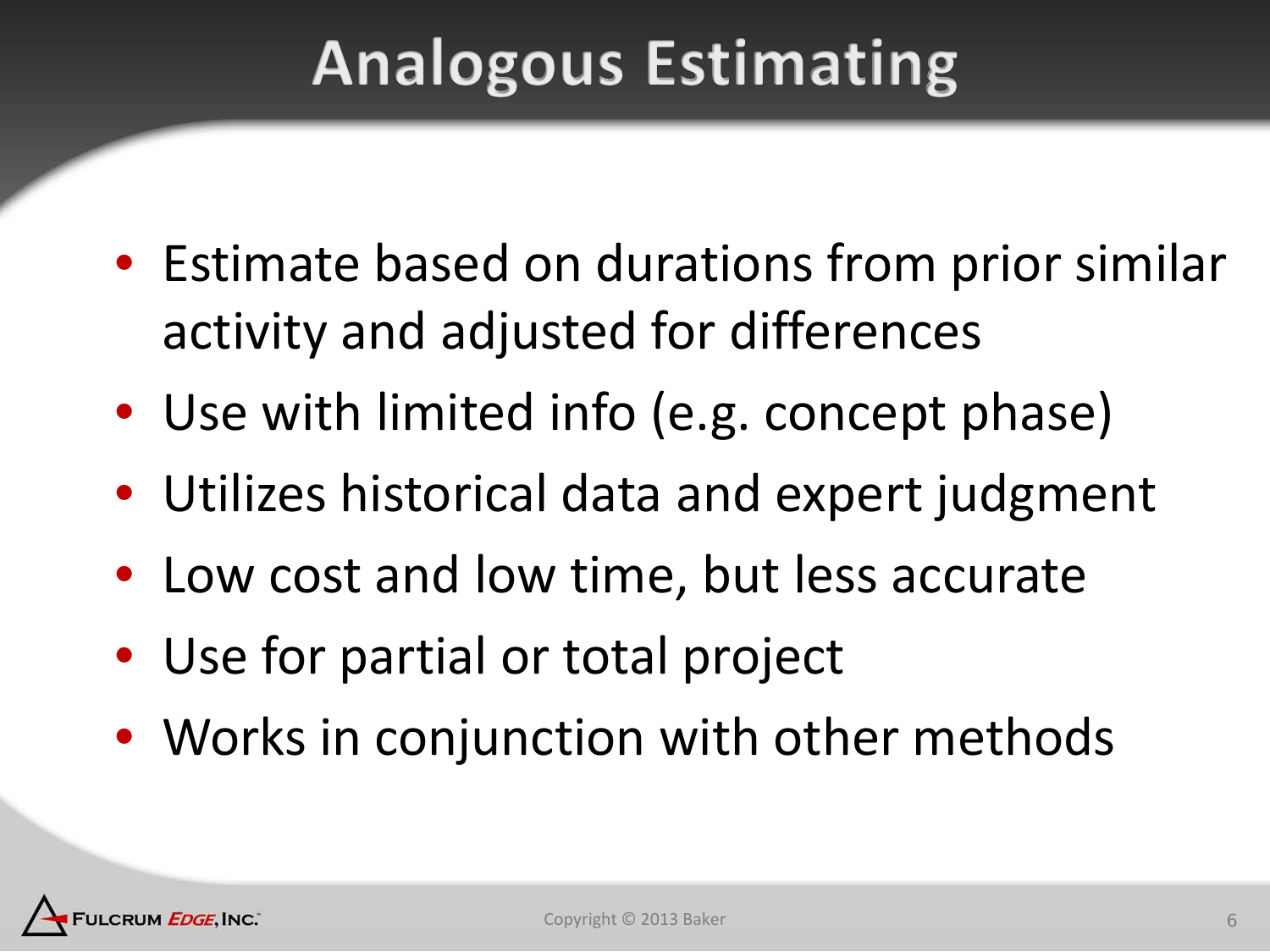#### **Parametric Estimating**

- Applies mathematical relationship to project parameters (e.g. yards of concrete, tons of steel) to compute duration
- Yields higher accuracy depending on quality of underlying formulas
- Use for partial or total project
- Works in conjunction with other methods

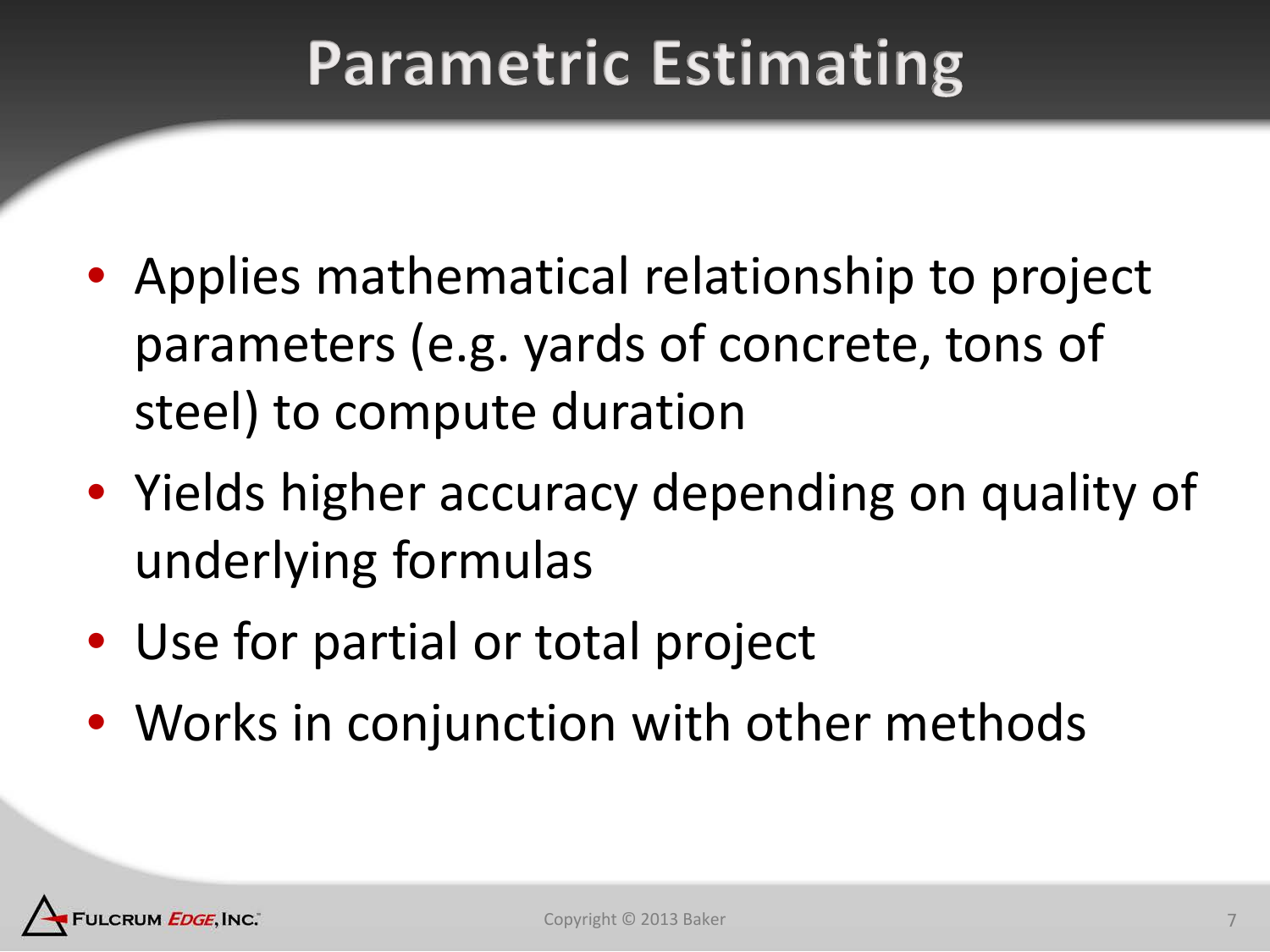#### **Three Point Estimates**

- Also known as Program Evaluation & Review Technique (PERT)
- Incorporates uncertainty and risk
- Uses three estimates  $t_m$  – most likely;  $t_o$  – optimistic;  $t_p$  - pessimistic
- Expected  $t_e = (t_o + 4t_m + t_p)/6$
- Can be more accurate and gives range of uncertainty  $(t_p - t_o)$

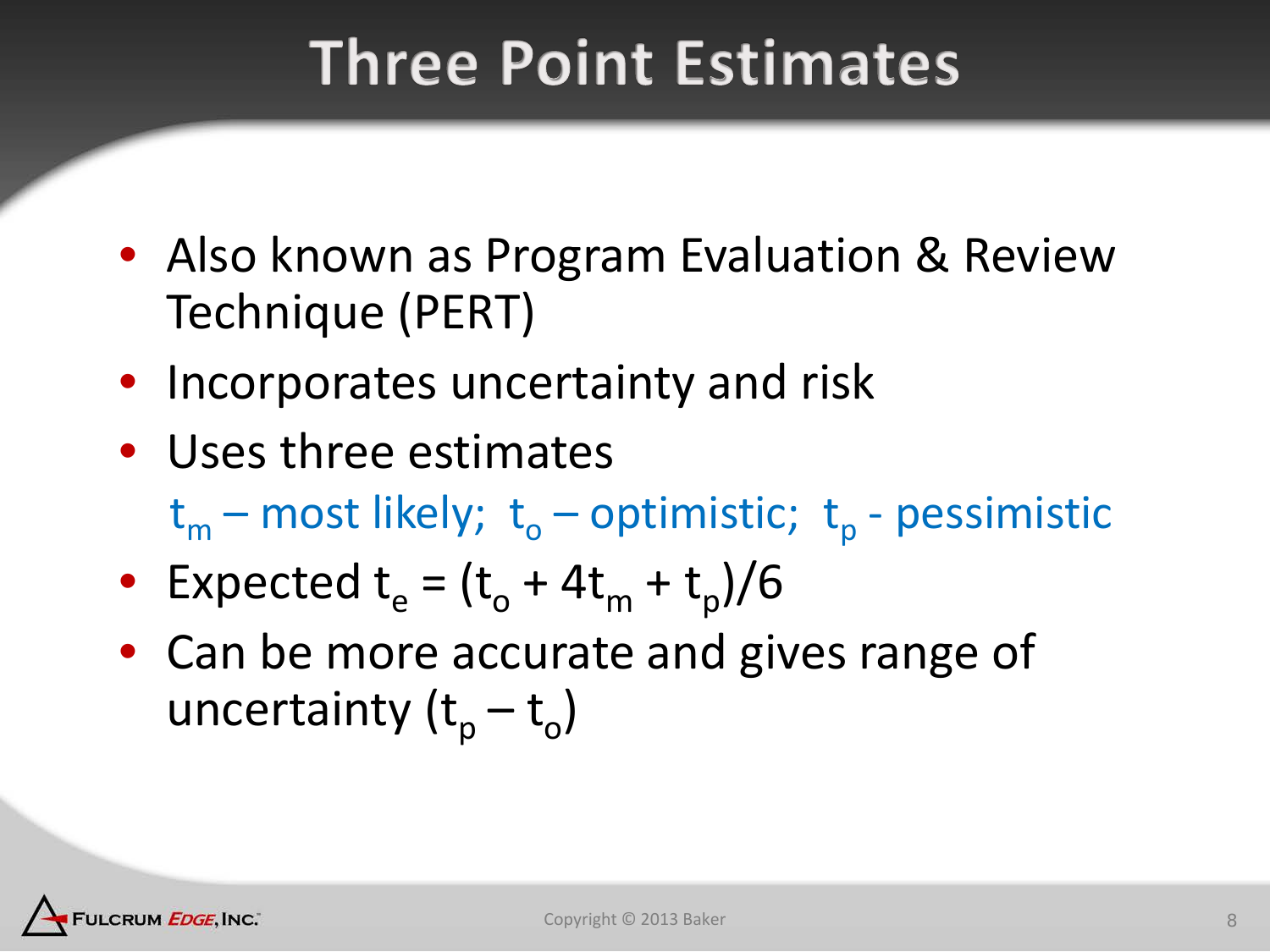#### **Reserve Analysis**

- Duration estimates frequently include added time (reserve or buffer) for uncertainty
- Reserve time should be clearly identified
- Reserve is reduced as more info develops
- Extra time is determined by the following:
	- Percentage of total activity duration
	- A fixed amount of time
	- Conducting a quantitative analysis

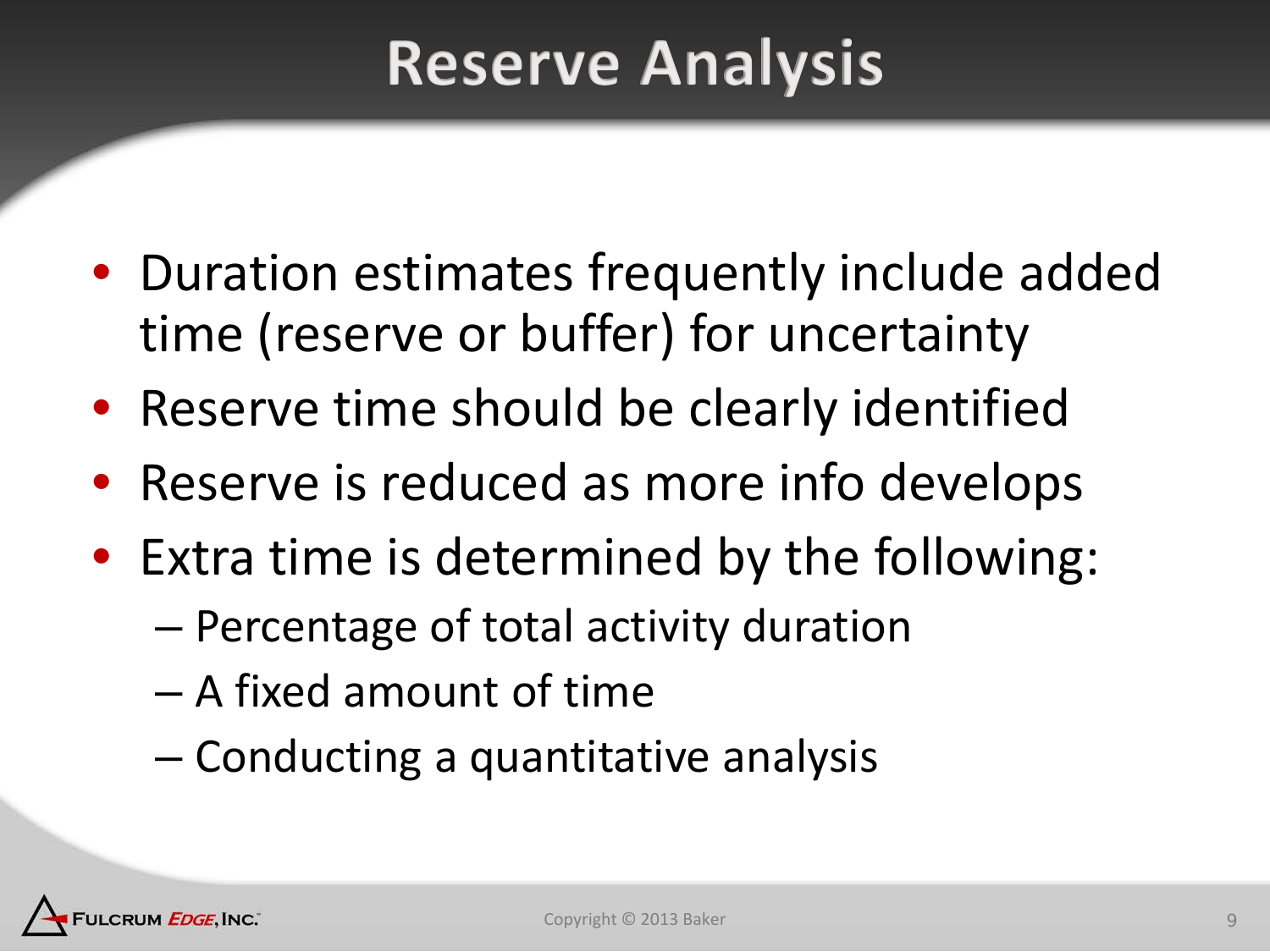#### **4.4.2 Team Exercise**



### **Duration Estimates**

#### Learn by Doing Project Management Pages 88-89 & Page 93



Copyright © 2013 Baker